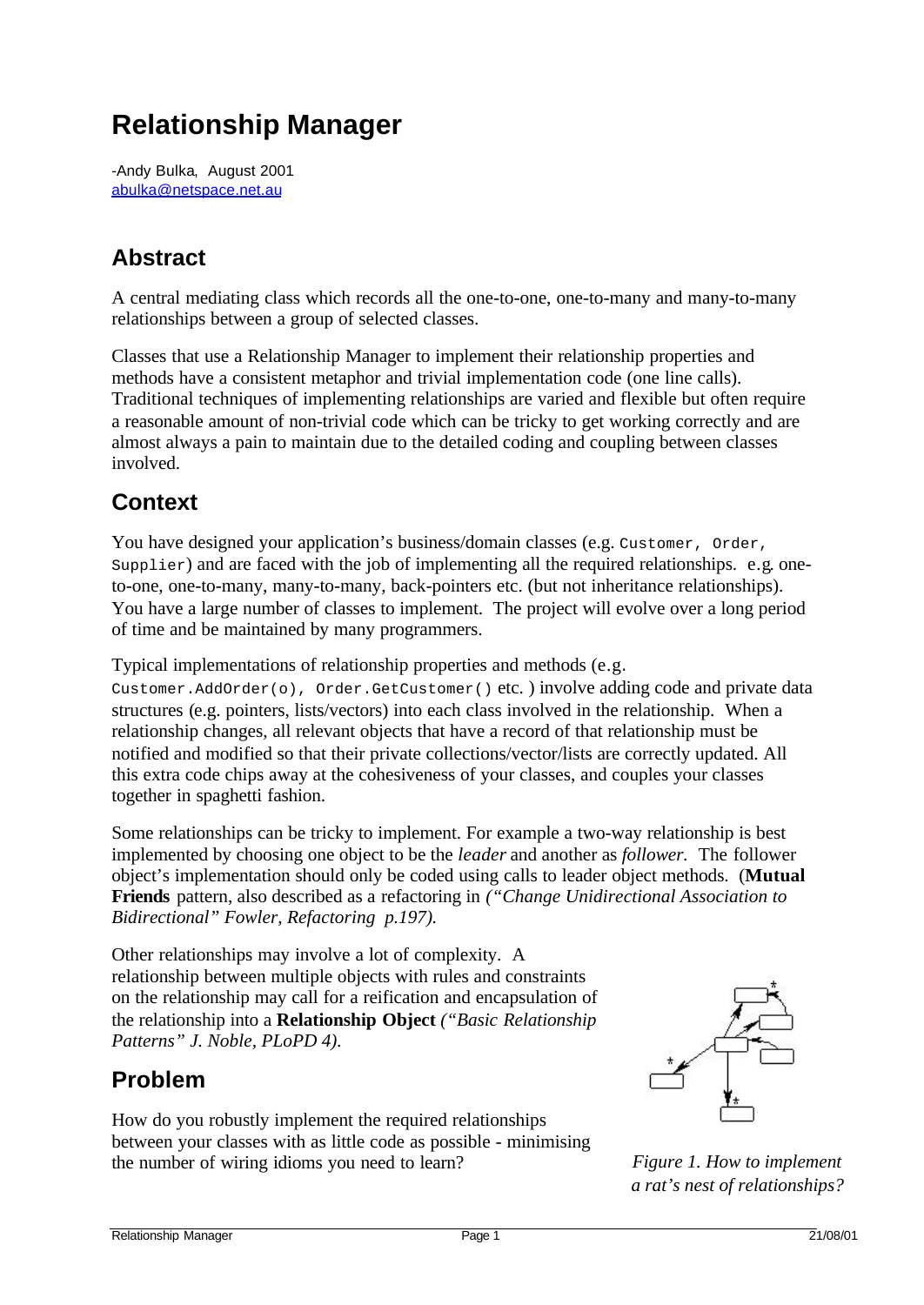How do you avoid tightly coupled classes full of code dedicated to maintaining relationships tedious code which reduces the cohesiveness of your classes?

How do you ensure that your relationship related code is exceptionally easy to read, modify and maintain by existing and especially new programmers joining the project?

### **Forces**

#### **Key forces**

- **Necessity:** Relationships e.g. aggregation and composition are primal object oriented concepts that require implementation in all software development projects.
- **Hard Work:** Coding relationship logic into each business object class is often tedious and error-prone work. Mastering a variety of wiring idioms and patterns may be necessary to achieve a robust implementation.
- **Coupling and Maintainability:** Traditional relationship code involves the implementation being spread out amongst many business classes (esp. back–pointers, and deletion notifications etc), which is more difficult to track, maintain and keep in synch than mediated approaches.

#### **Other forces**

- **Readabilty:** Detailed relationship related code and coding idioms are harder to read than say, single line function calls.
- **Robustness:** Creating and changing traditional relationship code involves detailed changes to multiple classes, which is error-prone work - robustness is compromised unless strict testing regimes/suites are adopted.
- **Persistence:** It is difficult to persist relationships between classes when relationships are implemented as low level pointers and collections etc. Persisting relationships between business classes is usually needed. Relational database solutions require persistence layers. Object oriented database (OODMS) solutions are complete solutions, but can be expensive to purchase.
- **Scale:** A large number of classes in which to implement relationship code requires more programming hours. Using a central Relationship Manager significantly reduces programming hours. If the number of classes is small, then staying with non-mediated traditional approaches avoids having to learn the Relationship Manager paradigm. Traditional approaches are usually more cpu efficient than a mediated Relationship Manager approach.
- **Tradition:** Coding the relationship related pointers and collections directly into business classes are standard programming practices. Unusual solutions (e.g. like using a mediator like Relationship Manager object to manage relationships) may encounter resistance from experienced programmers. Programmers will need education as to the benefits and consequences of any alternative approach.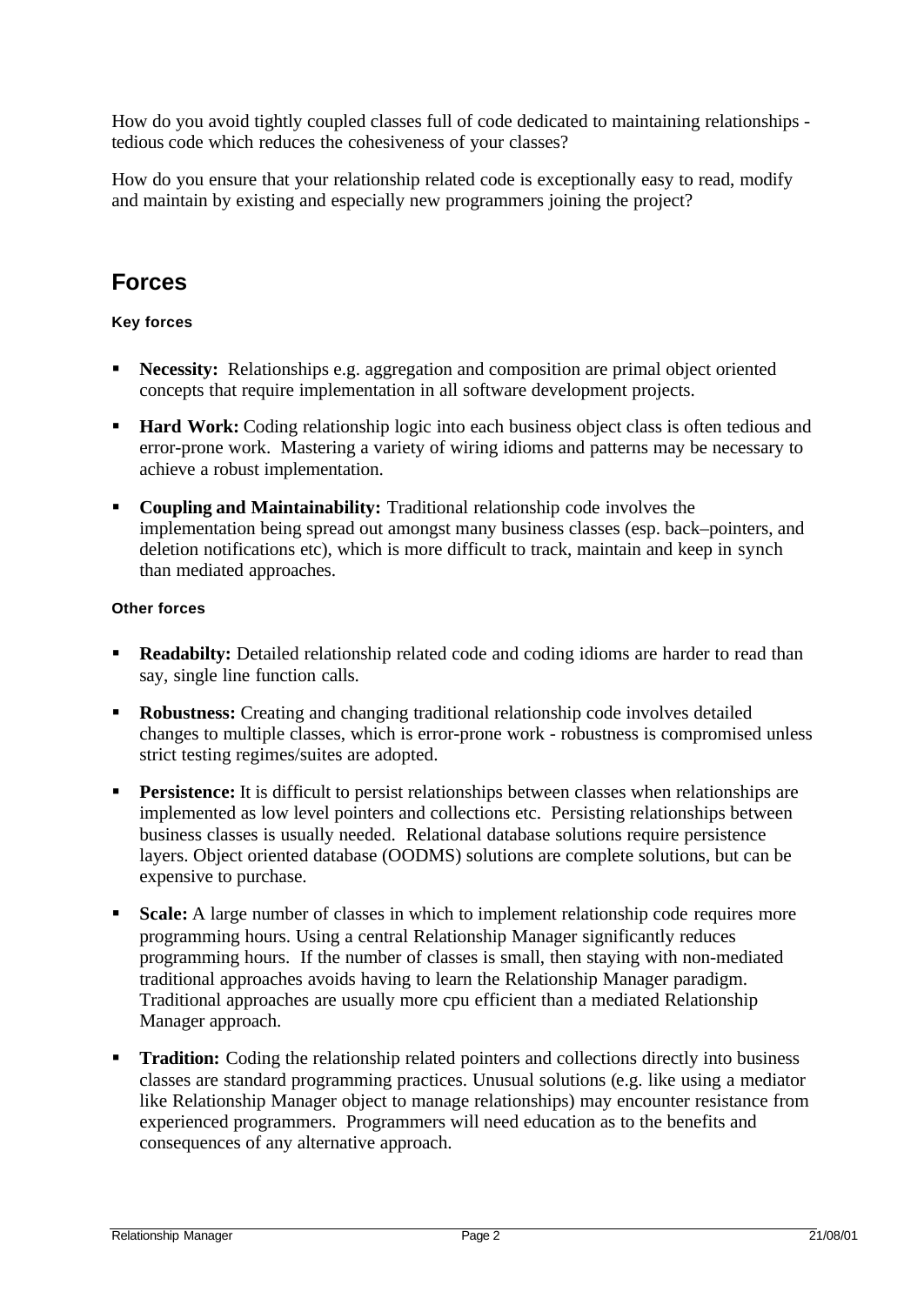# **Solution**

Use a **Mediator** object - a central relationship manager to record all the one-to-one, one-tomany and many-to-many relationships between a group of selected classes. Provide a query method on this mediating Relationship Manager. Implement all relationship code functionality by calling methods on the central Relationship Manager.

#### **Relationship Manager is an implementation choice**

The decision to use a Relationship Manager to implement your business object relationships does not affect the design of the interfaces of your business classes. Your classes look and work the same e.g.  $c =$  Customer();  $o =$  Order(); c.AddOrder(o);

It's only when *implementing* a property or method that entails getting, manipulating or creating a relationship that you *implement* this functionality by calling methods on the central Relationship Manager, rather than attempting to define the attributes and code required for maintaining these relationships within business classes themselves.

The client code doesn't care how methods on the business classes are implemented!



*Figure 2. Implementing a rat's nest of relationships versus a simpler approach.*

The implementation of the Relationship Manager Class need not be complex – a working implementation taking only 32 lines of code is show below (*see implementation*). Alternatively you can use a third party OODBMS (object oriented database) as a Relationship Manager.



*Figure 3. Relationship Manager Pattern*

The Relationship Manager provides a generic set of methods to add, remove and query the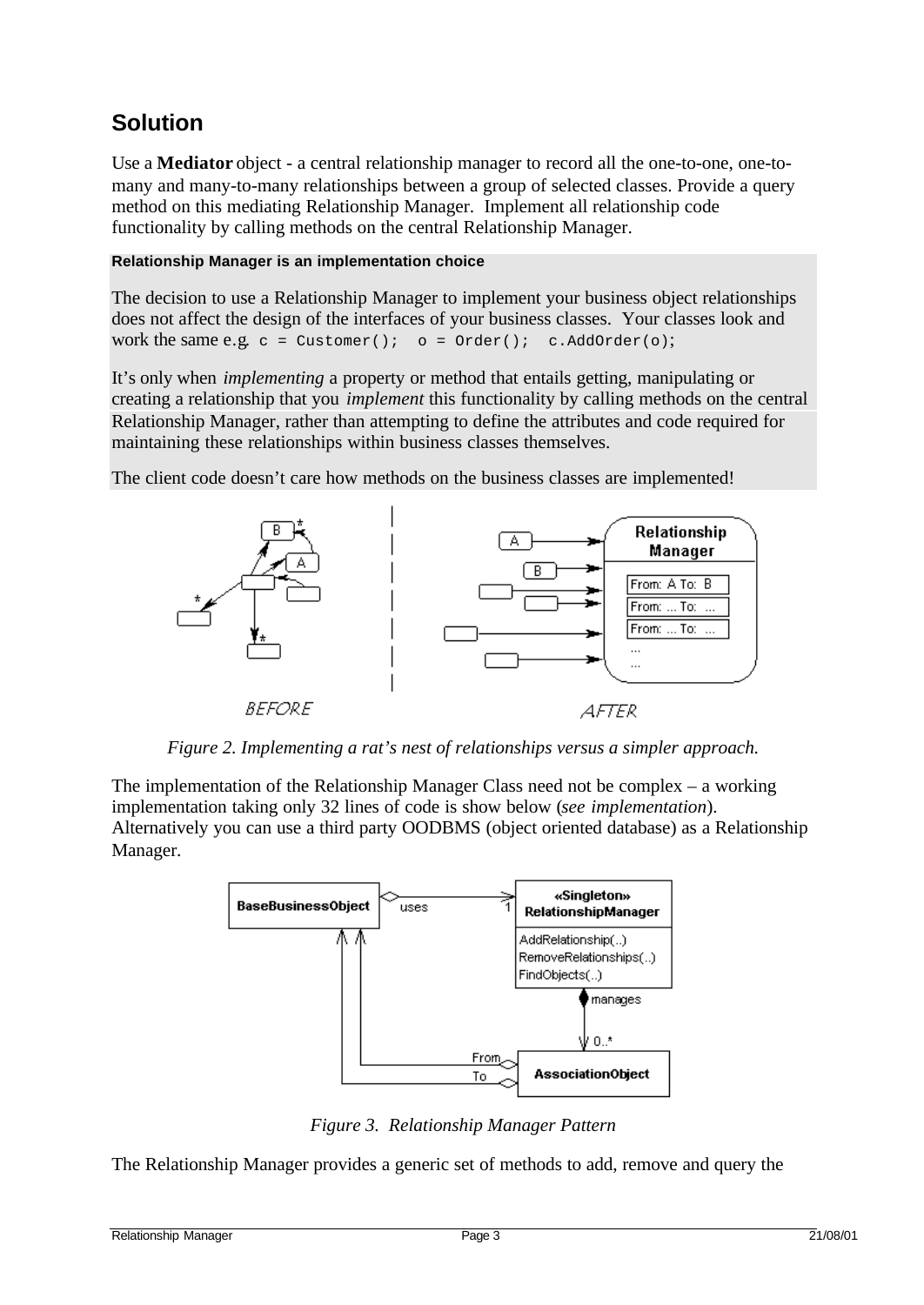relationships it manages. Each relationship between objects should be represented by an *Association Object* or equivalent data structure*.* Queries to the Relationship Manager (by the classes involved in the relationships) return lists of objects.

#### **Steps to build:**

In a nutshell (bold indicates the participants):

- 1. Define an **Association Object** class or other equivalent data-structure, with the attributes from, to and relationshipId.
- 2. Define a **Relationship Manager** class with the methods AddRelationship, RemoveRelationship, FindObjects. Each call to AddRelationship results in an association object being created and added to the Relationship Managers's list.
- 3. *[optional]* Define a constructor in your **BaseBusinessObject** class that sets up a pointer to the Relationship Manager. This way each business object is set up knowing where its Relationship Manager lives.
- 4. Implement all your **Business Object** relationship logic using calls to the relationship manager.

The use of a Relationship Manager is a private implementation issue for the classes involved. The Relationship Manager is only accessed by the classes involved in the relationships. The interfaces on your business classes remains the same as your UML design. You end up with the following architecture:



*Figure 4. An architecture using the Solution. Business Classes (on the right) are using a Relationship Manager (on the left).*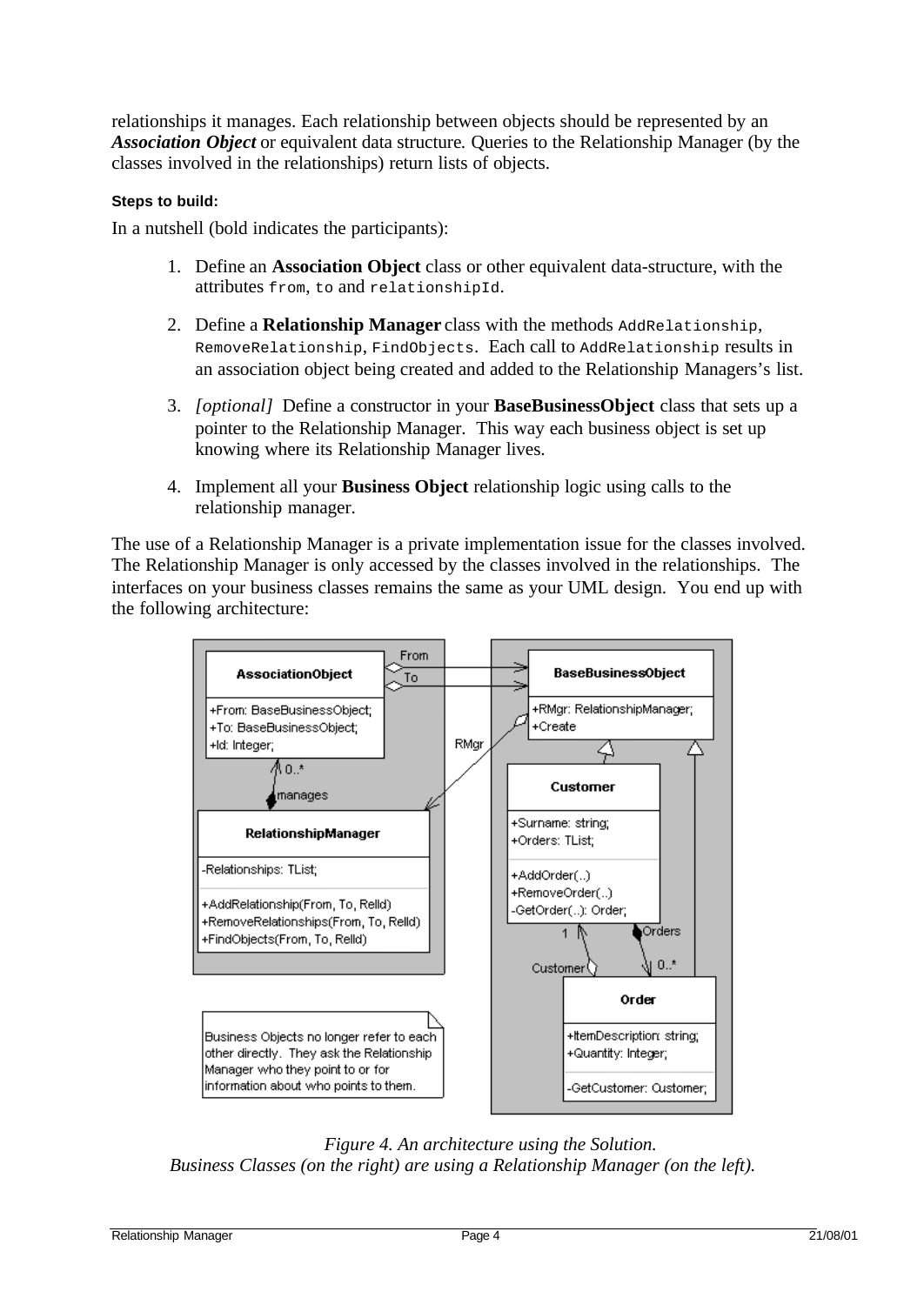#### **The big benefit of this solution**

Your classes should now implement relationships with simple one line calls e.g.

```
class Customer:
     def AddOrder(self, order):
         RelMgr.AddRelationship( From=self, To=order,
                                         RelId=CUSTORD )
```
### **Consequences and Limitations**

#### **Resolution of Forces**

Implementing each business class property or method dealing with relationships is now easily done using single-line code calls to the methods of the Relationship Manager. Such code is easy to construct, maintain and read *(see definition of classes* Customer *and* Order*, below.)*.

There is a greatly reduced need to track and synchronise intricate code changes across multiple classes because classes are no longer as tightly coupled. Classes no longer contain the direct references and detailed code dedicated to maintaining relationships inside themselves. Maintenance is therefore easier. It is also easier and quicker to build a robust implementation.

Tricky mappings like back-pointers in two way relationships can now simply be derived by the Relationship Manager (since it knows every detail about who points to who) rather than needing to be coded explicitly using idioms like Mutual Friend.

A Relationship Manager can easily be enhanced to persist the associations objects that it manages, thus resolving the force of persistence; this force may not be resolved adequately unless the objects involved in the relationship are also persisted, along with their relationships. (*See 'Persistence' in the Discussion section for more discussion on this*).

Coupling is greatly reduced, but replaced with a coupling to a central mediator. Business classes are not tightly coupled to each other any more, but are coupled to their Relationship Manager. The overall coupling effect may seem to be the same (giving up one coupling for another) but it is in fact reduced, since multiple pointers/couplings are traded in for just one coupling to the Relationship Manager. Also, a coupling to the one, same thing is easier to maintain than coupling to a diversity of other classes. Business Classes are more cohesive since they don't have the detailed, messy relationship implementation code in them any more.

The Relationship Manager paradigm is consistent with the insights of relational database technology and OODBMS (object database) technology viz. that we are modelling relationships and the majority of relationships can simply be expressed as simple mappings plus an appropriate query language/method(s). It could be argued that traditional coding approaches not only are re-inventing the wheel, but are ignoring it.

#### **Limitations**

The paradigm shift to using a mediated solution may be an obstacle to adoption programmers will need education as to the benefits and consequences of such a approach. Traditional coding approaches are also usually more cpu efficient than a mediated Relationship Manager approach, which may or may not be an issue depending on the context and the size of the project. (*See performance section in the implementation section for more discussion on this*).

For implementing complex, constrained relationships involving more than a couple of classes,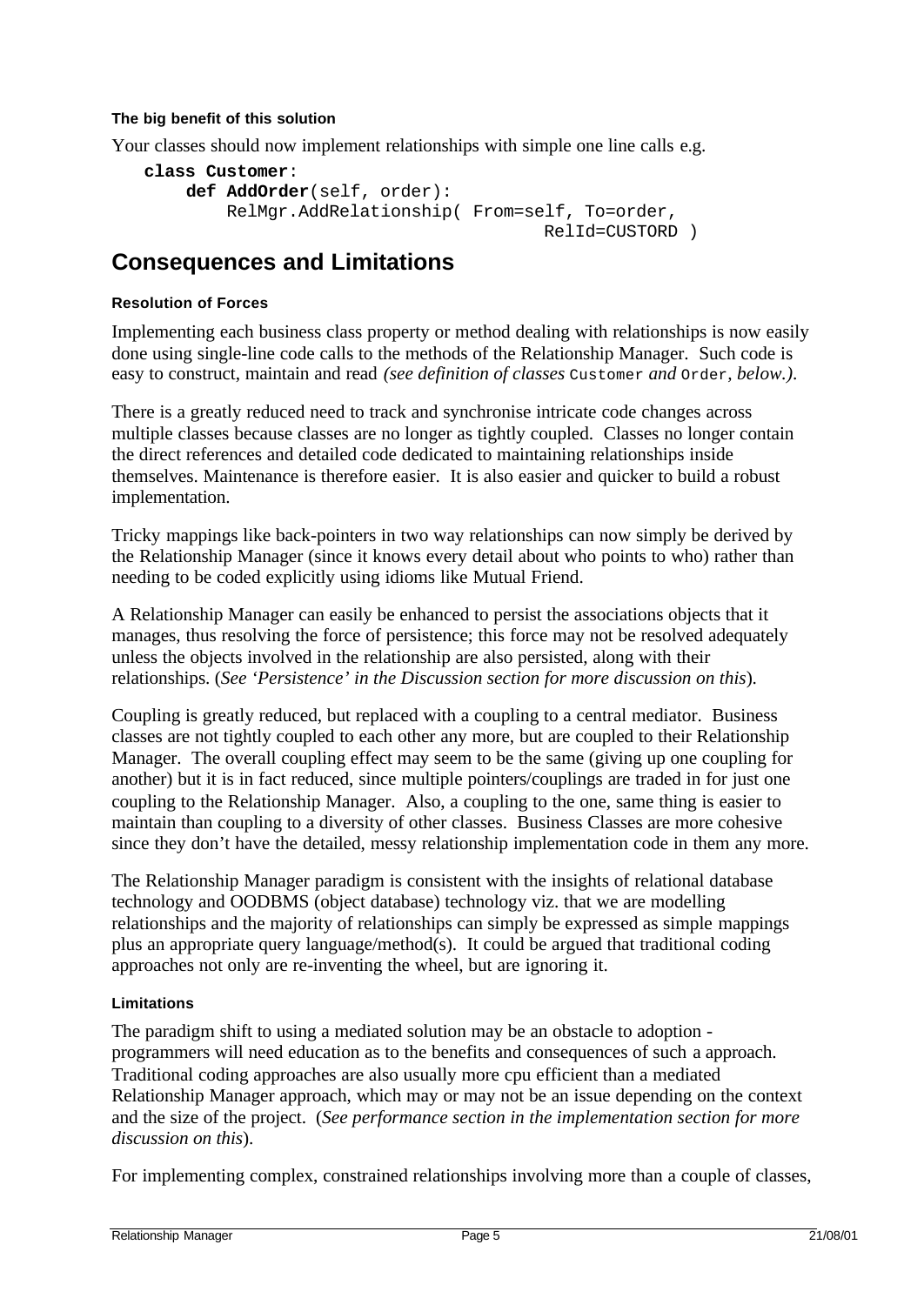a Relationship Object pattern is still a good choice, since Relationship Manager has a general interface and does not constrain the relationships it manages. (*There is more discussion on the difference between Relationship Manager and Relationship Object in the related patterns section.*)

# **Implementation**

#### **Working Example Implementation of Business Classes**

The following code is an example of how to write your business classes in terms of a Relationship Manager. Notice that the implementation of each Class relationship method is a simple *one-line call* to the Relationship Manager. The code is written in the pseudo-code-like, syntactically minimalist but straightforward language Python: (See *Appendix* for easy tips on reading Python)

```
RM = RelationshipManager() # Create the RelationshipManager instance
```
#### **class BaseBusinessObject**:

```
def __init (self): # Constructor ensures each BO knows it's RM
     self.RelMgr = RM
```
In the code above, each business object knows which Relationship Manager to use though a pointer in the base class, which is initialised in the base business class constructor. To simplify this implementation, you could instead hard-code a static reference to a global variable (or Singleton) referring to the Relationship Manager where needed. This is a valid solution since you are unlikely to want to dynamically switch relationship managers at runtime.

In the code below, which shows the implementation of example business classes that use a Relationship Manger, the relationship id 101 is an arbitrary value which, in a real project, should be replaced with a named constant e.g. CUSTORDER = 101.

```
class Customer(BaseBusinessObject):
     def AddOrder(self, order):
         self.RelMgr.AddRelationship(From=self, To=order, RelId=101)
     def RemoveOrder(self, order):
         self.RelMgr.RemoveRelationships(From=self, To=order,
                                                            RelId=101)
     def Orders(self):
         return self.RelMgr.FindObjects(From=self, RelId=101)
class Order(BaseBusinessObject):
     def GetCustomer(self):
         return self.RelMgr.FindObject(To=self, RelId=101)
```
In the above code, a client call to the customer  $\alpha$  orders() method will query the Relationship Manager for a list of objects it points to by calling  $\text{RelMgr.FindObjects}(\ldots)$ . The RelId restricts the search to just those objects involved in the '101' relationship as opposed to say, the '102' relationship etc.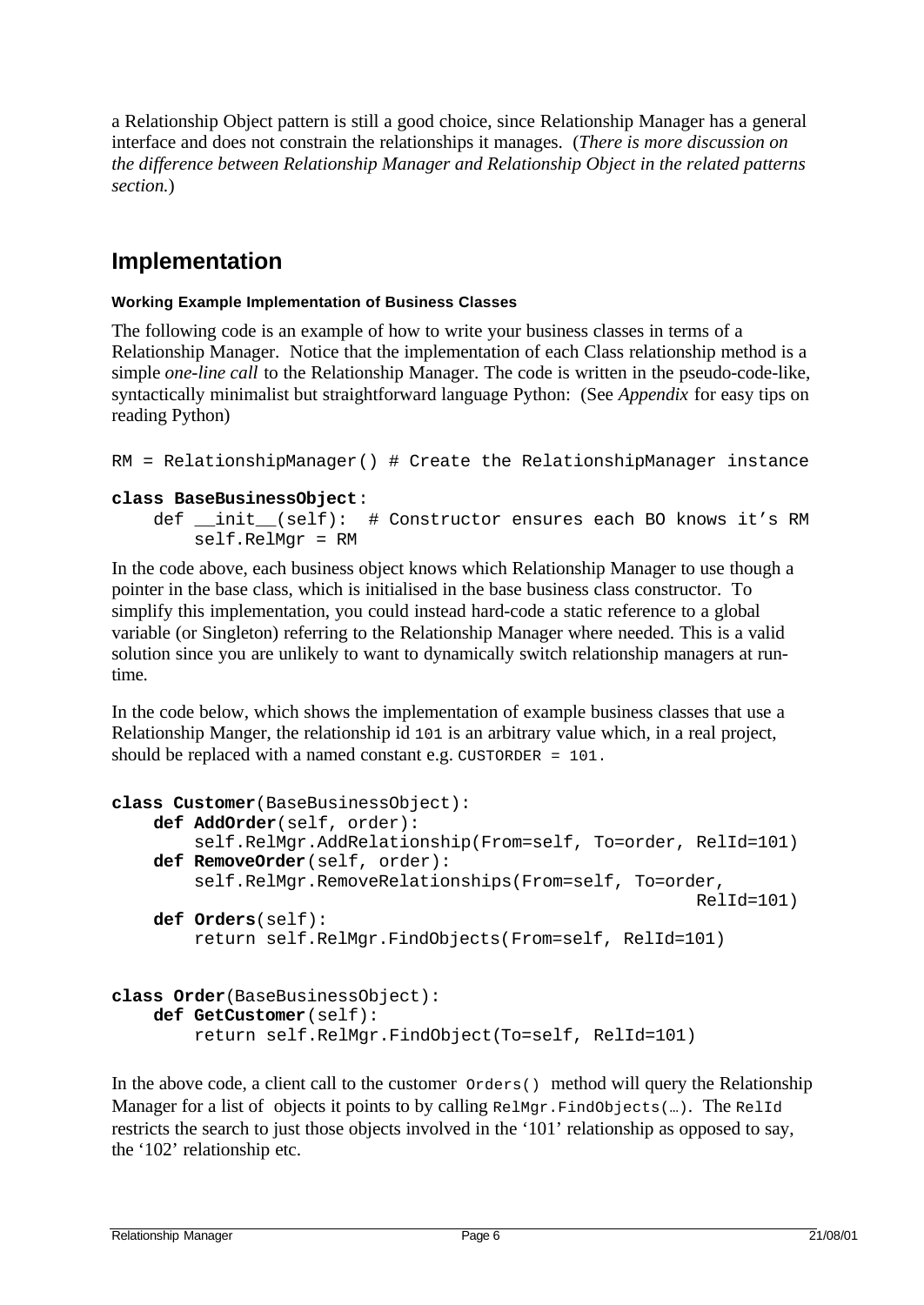**Working Implementation of a RelationshipManager Class**

```
class RelationshipManager:
   def __init__(self): # Constructor
       self.Relationships = []
   def AddRelationship(self, From, To, RelId=1):
       if not self.FindObjects(From, To, RelId):
         self.Relationships.append( (From, To, RelId) ) # assoc obj
   def RemoveRelationships(self, From, To, RelId=1):
       if not From or not To:
           return
       lzt = self.FindObjects(From, To, RelId)
       if lzt:
           for association in lzt:
               self.Relationships.remove(association)
   def FindObjects(self, From=None, To=None, RelId=1):
       resultlist = []
       match = lambda obj,list,index : obj==list[index] or obj==None
       for association in self.Relationships:
         if match(From,association,0) and match(To,association,1)
                                            and RelId==association[2]:
               if From==None:
                   resultlist.append(association[0])
               elif To==None:
                   resultlist.append(association[1])
               else:
                   resultlist.append(association)
     return resultlist
   def FindObject(self, From=None, To=None, RelId=1):
       lzt = self.FindObjects(From, To, RelId)
       if lzt:
         return lzt[0]
       else:
         return None
```
In the above code, the Relationship Manager uses a list of tuples in the attribute self. Relationships to store each relationship. A tuple is just a cheap object – we could have used a proper object with 'from' and 'to' attributes etc. as in the class diagram *fig 3 or 4*. However, since such an association object does not have behaviour, it might as well be implemented cheaply as a minor data structure (e.g. a C++ *struct* or Delphi *record*), in this case a tuple. A tuple is just a list of values e.g. (23315, 45422, 101) that can be treated as an object instance, in Python. Each association object is a tuple, the 'from' part of the tuple is accessed with the expression association[0] and the 'to' part is accessed with association[1] etc.

**This test code creates a customer and an order and establishes a relationship between them**

```
c = Customer()
o = Order()c.AddOrder(o)
assert(o.getCustomer == c)assert( o in c.Orders() )
assert( len(c.orders()) == 1)
```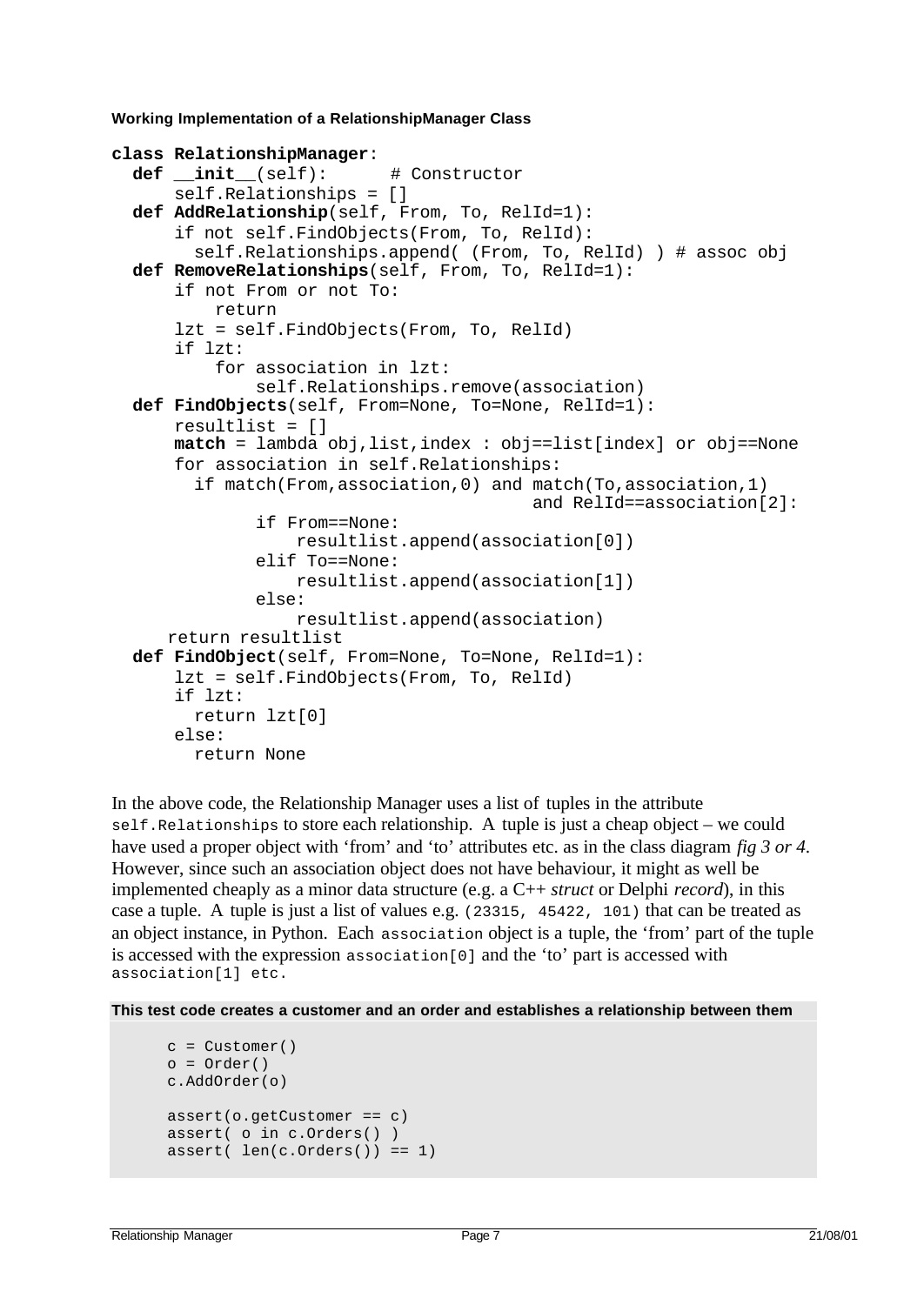# **Implementation Discussion**

#### **Queries to Relationship Manager**

This particular implementation of a Relationship Manager has a query method FindObjects(), which relies on callers leaving one of the 'from' or 'to' parameters empty ( None/Nil/NULL). The empty parameter indicates *what is being searched for*. The result is the list of objects found.

For example FindObjects(objA, None) will return a list of objects pointed to by objA whilst FindObjects(None, objA) will return a list of objects pointing at objA.

Alternative implementations of Relationship Manager may choose to have more explicit interrogatatory methods e.g. FindObjectsPointedToBy(obj) and FindObjectsPointingAt(obj), or might even use a pure text SQL-like syntax.

#### **Relationship Id**

A relationship ID represents the 'name' of the relationship. A relationship ID is an attribute of each association object, used to differentiate between the multiple association objects that would exist between the same two objects when there are multiple relationship pointers between the same two objects. A RelId of 101 might stand for the 'owns' relationship and the RelId of 102 might stand for the 'parent' relationship between the same two objects. If there is only going to be one type of relationship between two objects then the relationship ID can be omitted. *The Relationship Id is a parameter in all methods of Relationship Manager.*

#### **Relationship Direction**

If you tell Relationship Manager that A points to B, then Relationship Manager automatically knows that B is pointed to by  $A$  – this is a derived mapping. If you want to simulate the precision of the directionality of the relationships in your UML design (some are one way only, some two way) then you could pass another parameter, being the direction of the relationship. Then if you ask for a backpointer relationship that hasn't been explicitly registered as a two-way relationship, then Relationship Manager will not derive/deduce it, but return null. *If required, Relationship Direction would be a parameter in all methods of Relationship Manager.*

#### **Relationship Visibility**

There may be a requirement for some relationships not to be visible to everyone using the Relationship Manager. Domain objects would use the Relationship Manager to map and represent both their private and public, and possibly other relationships. Further levels of security (e.g. which objects are allowed to query for what relationship information) could also be implemented and supported by a Relationship Manager.

#### **Association Objects**

The programmer is free to implement a Relationship Manager's Association Objects in a variety of ways – it is a private implementation detail. Business Objects (or whatever classes are using the Relationship Manager) do not know about Association Objects – Business Objects only talk to and know about the services of the Relationship Manager.

#### **Type loss using root class references**

Having association objects' from/to pointers and parameters in the Relationship Manager API restricted to descendants of a base business object class may be too limiting for your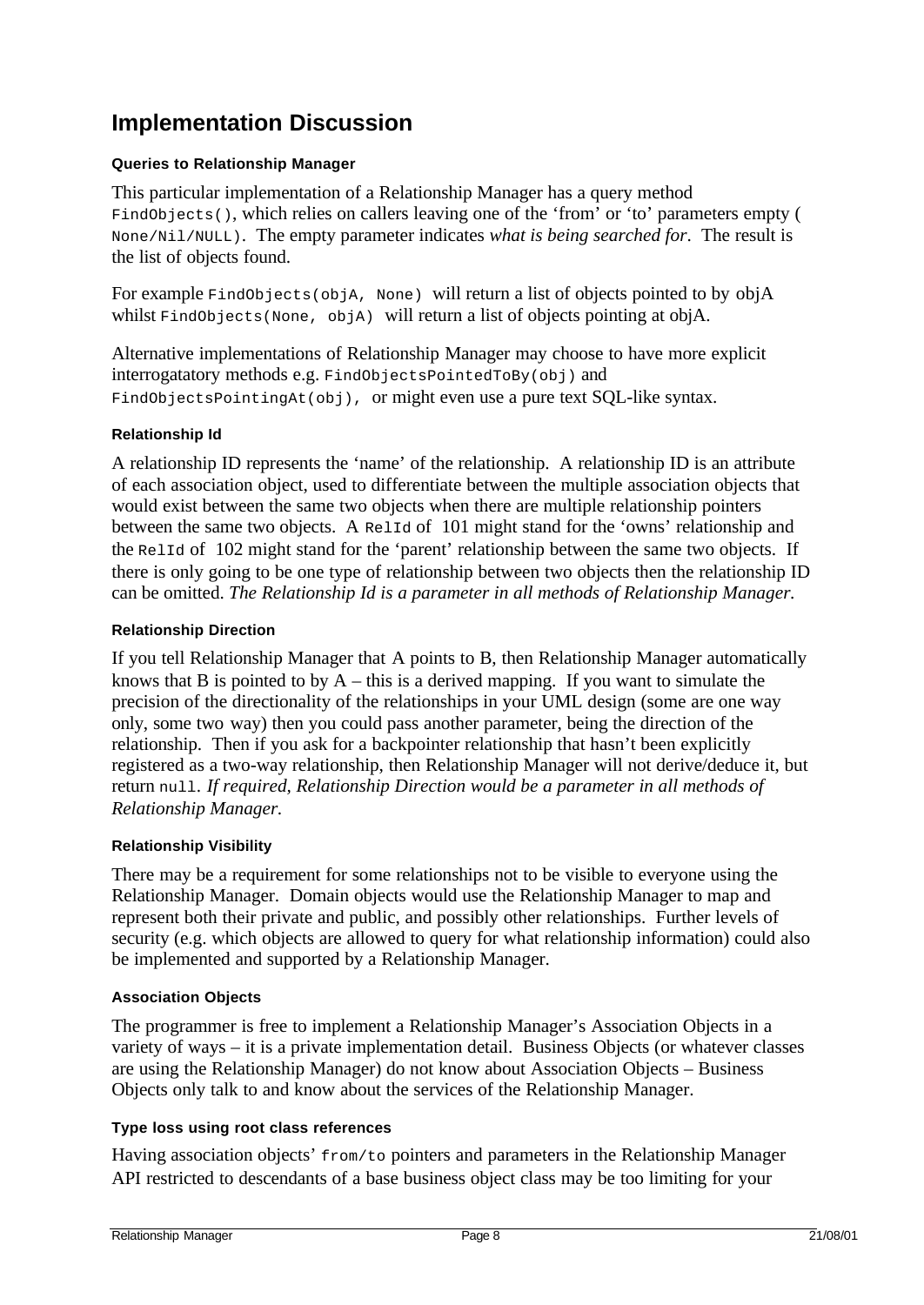needs. Consider implementing the from/to pointers in terms of interfaces, or perhaps as pointers to the root of your implementation language class hierarchy e.g. Java's Object or Delphi's TObject. These techniques will allow a wider range of classes to be registered with the Relationship Manager.

Type loss using root class or base class references is not a problem peculiar to Relationship Manager. The collection objects (vector/list utility classes) in most languages store references to objects as pointers to the root class (unless you use something like C++ templates). Most languages offer a facility to safely determine and cast back an object's type. In Python, types are associated with objects not variables, which makes things even easier and such castings are not necessary.

#### **Performance**

One of the frequently asked questions a programmer will ask about a Relationship Manager solution is – isn't the central Relationship Manager a performance bottleneck? Yes, the extra function calls and level of indirection involved in the use of a Relationship Manager might reduce application performance in some larger or specialised applications. Here are some ideas for optimising Relationship Manager performance in these cases:

The most important decision will be where to store the association objects and how to scan through them quickly. The simple linear list look-up illustrated in the Python example, above, should be enhanced with a more elaborate scheme when performance becomes an issue. Passing say, a relevant class name as an extra parameter to all calls to Relationship Manager might allow Relationship Manager to hash into a list of lists, thereby reducing the search space. *If required, a Performance Parameter would be a parameter in all methods of Relationship Manager.*

You might consider implementing Relationship Manager as an object-oriented database (OODBMS), which has been designed with the relevant technology to optimise queries.

Relationship Managers for multi threaded systems would have synchronisation issues to contend with. Use the multi-threading and synchronisation techniques found in more complex mediator solutions like Reactor and Broker. OODBMS's (object databases) in addition, usually have commit/rollback facilities. *(see Related Patterns section, below)*.

You can add caching to the implementation of business objects to avoid having to query the Relationship Manager each and every time a relationship reference is needed. Caching must be carefully done, since you might be relying on a possible out of date situation. But when appropriate notification protocols are designed (e.g. each business object is designed to accept a notification from the Relationship Manager to clear it's caches), such a caching scheme will give performance equal to traditional spaghetti implementations. The downside to caching is that you are introducing complexity again into the business object, however a simple caching scheme, strategically used, will pay off bigtime. The extra memory involved in caching is not that significant, since you would only be storing references to objects, not duplicating the objects themselves.

The Relationship Manager is usually a Singleton, but one could easily have multiple relationship managers as required, which would increase performance. If you had separate sets of domain objects that had no need to refer to each other, then multiple Relationship Managers would be OK, since there would be no requirement (or ability, without resorting to direct pointer references) to refer to objects outside the confines of a particular Relationship Manager.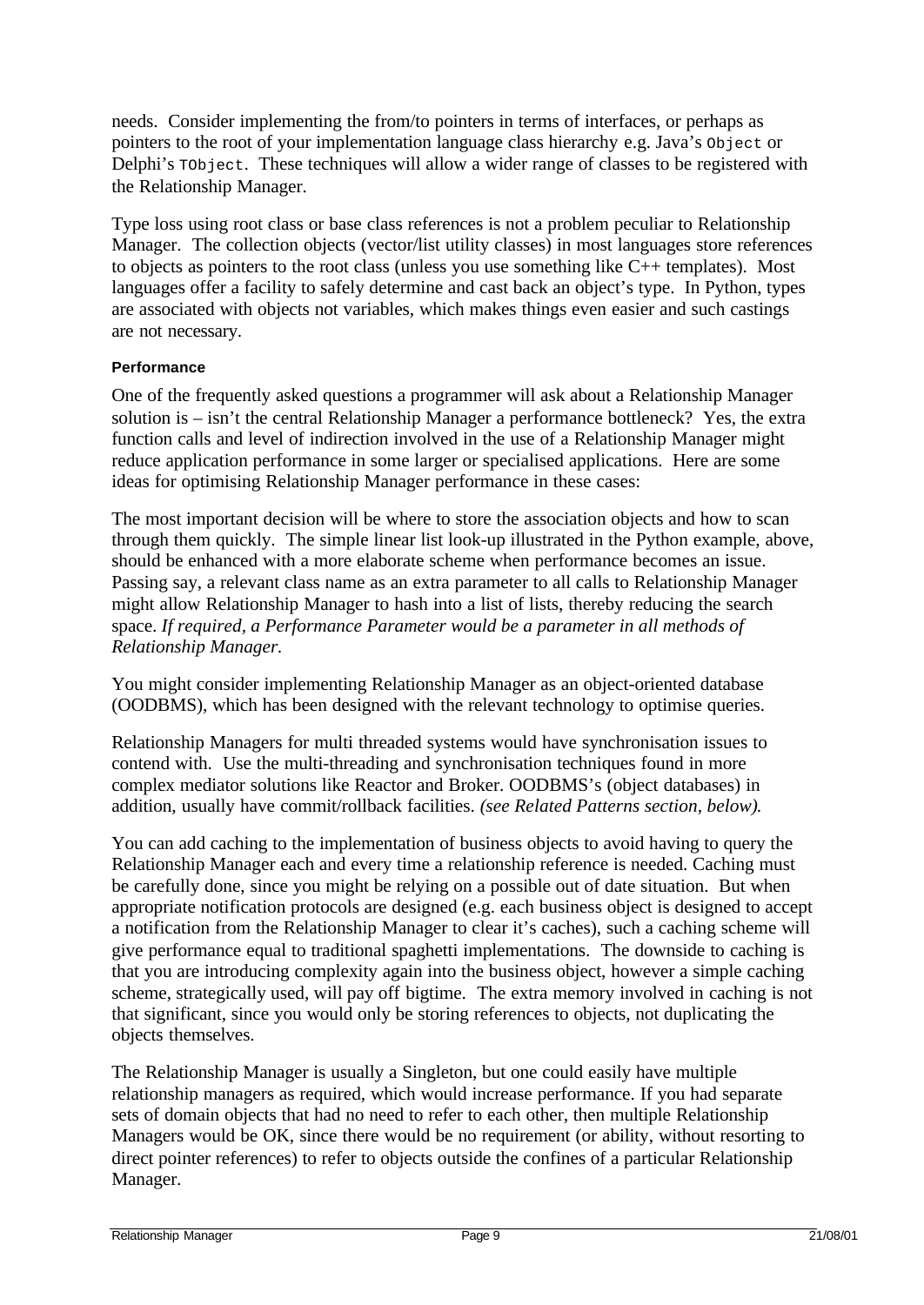#### **Deletion Notification Issues**

In general, the Relationship Manager should be notified whenever an object is deleted, since it needs to remove all relationships (association objects) involving that object from its mapping database/list. Each business class destructor should notify the Relationship Manager of the deletion, or at least remove any mappings it is involved with. You could add a special method to Relationship Manager e.g RM.Deleting(anObject) to handle any such notifications.

An alternative approach to deletion notification in classes that form a composite structure, might involve creating multiple Relationship Managers, each servicing a small number of classes, and being owned by the root class of the composite tree. When the root class is deleted, not only are the owned objects deleted, but the Relationship Manager is also cleanly deleted, without any notifications required. This approach assumes that none of the deleted classes are themselves referred to by other objects or by other Relationship Managers. Also, at this level of granularity, the Relationship Manager is more like a Relationship Object (*see related patterns section*).

### **Discussion**

#### **Paradigms**

The Relationship Manager paradigm is consistent with the insights of Relational Database technology and Object Database technology whose focus is on modelling relationships – the majority, if not all of which can be expressed as simple mappings plus an appropriate query language/method(s). It could be argued that traditional coding techniques and idioms (pointers, leader/follower backpointers, collection objects etc.) are not only re-inventing the wheel, but ignoring it.

Of course it may not be appropriate to implement all relationships between classes in the mediated way - the forces in a particular context may still encourage traditional solutions. However the rise in popularity of object oriented databases (which have similarities to the relationship manager paradigm – *see related patterns section*) is evidence that mediated, relational database-like solutions are becoming increasingly important.

Many programmers design object oriented models which then map, via a persistence layer to traditional relational database tables. This approach usually does not leverage the power of the relational database technology – using databases as a mere storage medium, and still coding the relationships between classes in memory the traditional way (using pointers and lists of references etc.). Some other approaches *do* leverage relational database technology to perform queries, however the resulting recordsets require transformation into lists of objects that the application running in memory can actually use. In contrast, queries to a Relationship Manager always return an object or a list of objects - which is ideal.

#### **Persistence**

A Relationship Manager can easily be enhanced to persist the association objects it manages. Relationship Manager's association data is flat (just a list of association objects) no matter what the semantics of the relationship between business objects involved are, which makes implementing the persistence of the association objects straightforward and non recursive.

By also owning the *objects* involved in the relationships it manages, the Relationship Manager becomes a self-contained system, where all objects and their relationships are known and accounted for. This eases the task of persistence, since persisting relationships separately from objects may create reference resolution difficulties. Further, if the Relationship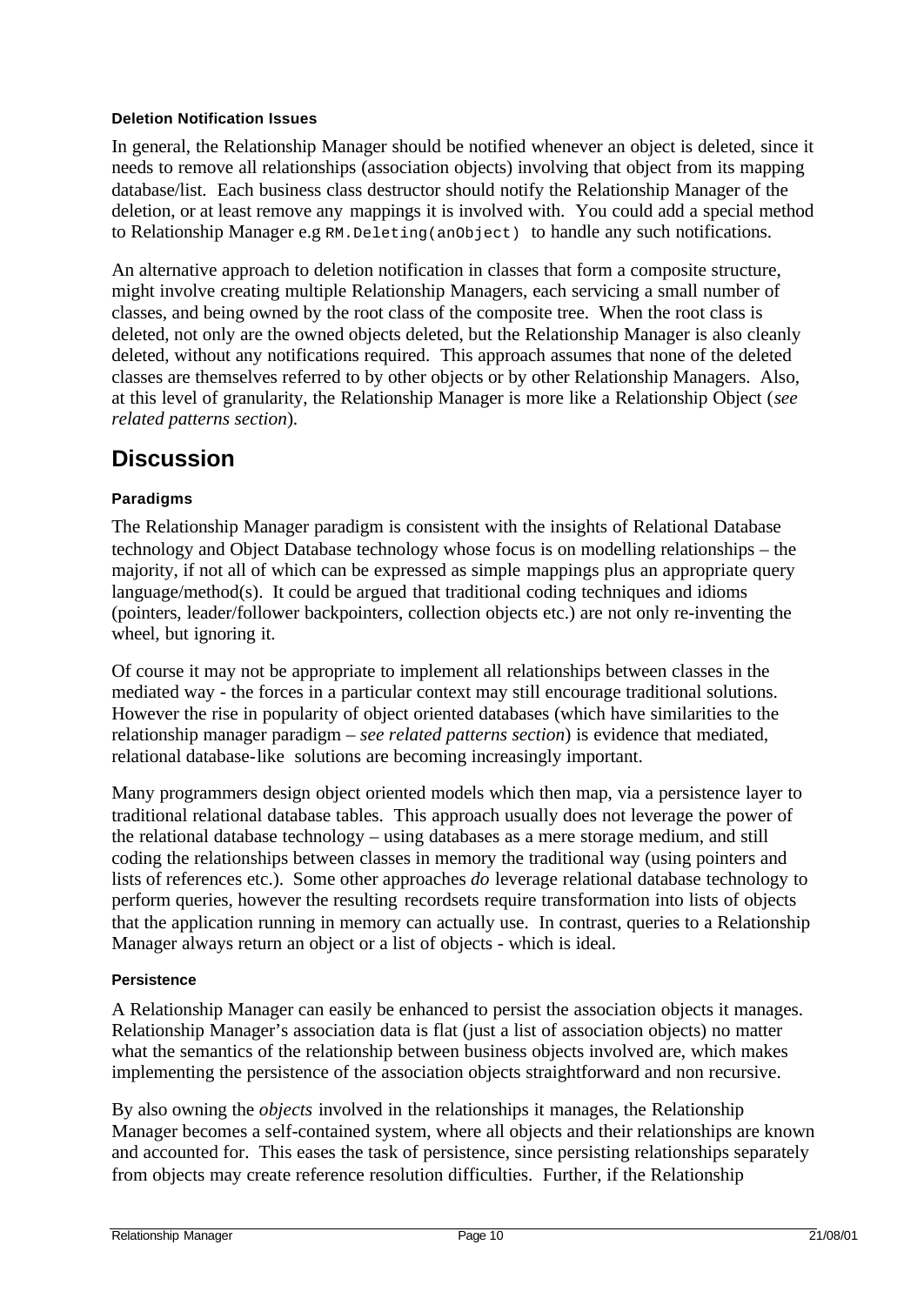Manager is implemented as a Component or 'Bean' capable of composition and recursive streaming (e.g. a JavaBean or Delphi TComponent) then your whole business object model and its relationships can be persisted easily with a Serialization style method call e.g. RMgr.saveToFilestream('c:\mymodel.out'). For this to work, the Relationship Manager, the Business Objects and the Association Objects must all be components (e.g. descendants of TComponent) and owned by the Relationship Manager component, the way a GUI form owns the component widgets living on it. OODBMS (object database) style relationship managers provide both relationship management and object persistence, though usually not of a serialized nature as just described.

#### **Advanced Discussion**

If the use of mediators is appealing to you then consider that in order to represent both the basic relationships *between* Business Objects (inward/yin?) and the observer relationships between Business Objects and *other application objects e.g. GUI widgets*, (outward/yang?) you need both a Relationship Manager and a Change Manager. Together, this pair might be said to comprise two 'centres' of an application architecture.

Interestingly, when you implement them in detail, *relationships* and *observer relationships* are similar in quite a few ways. They are both mappings between objects. Also, basic relationships often require an aspect of 'notification' in them e.g. a deletion notification message is sent to a business object when something it points to has been deleted – this corresponds exactly to the way an observer object gets notified of an event occurring in the subject. Finally, the many observers of a single subject is of course a many-to-one relationship. One might therefore speculate that aspects of Relationship Manager and Change Manager are echoed and contained in the other  $-$  as the Chinese say, there is a little yin in yang and vice versa.

# **Related Patterns**

Relationship Manager is an instance of the **Mediator pattern -** it promotes loose coupling by keeping objects from referring to each other explicitly. A mediator encapsulates all interconnections, acting as the hub of communication. Relationship Manager is a closely related but distinct pattern because it specifically deals with those forces relating to programmers implementing relationship methods in business objects.

**Change Manager** *(GOF, p. 299)* is also an instance of the Mediator pattern**.** It deals specifically with the implementation of Observer or Publisher/Subscriber relationships, whilst the Relationship Manager deals with the encapsulation of general relationships (one-to-one, one-to-many etc.).

Other more complex mediator patterns like **Broker** *(POSA p. 121)* and **Reactor** *(PLOPD1 p.544)* encapsulate more complex behaviour and relationships and include sophisticated event notifications systems.

A **Relational Database** is also a mediator of relationships, however suffers from an impedance mismatch with objects living in memory (recordsets returned by queries need to be transformed into lists of objects) and thus relational databases are not readily suited to implementing the day to day relationships between business objects – though they could certainly be used if the appropriate 'impedance translation code' was written (either by hand or automatically e.g. by an object to relational mapper tool). Note also that Relationship Manager performance issues (*see implementation performance section*) are similar to those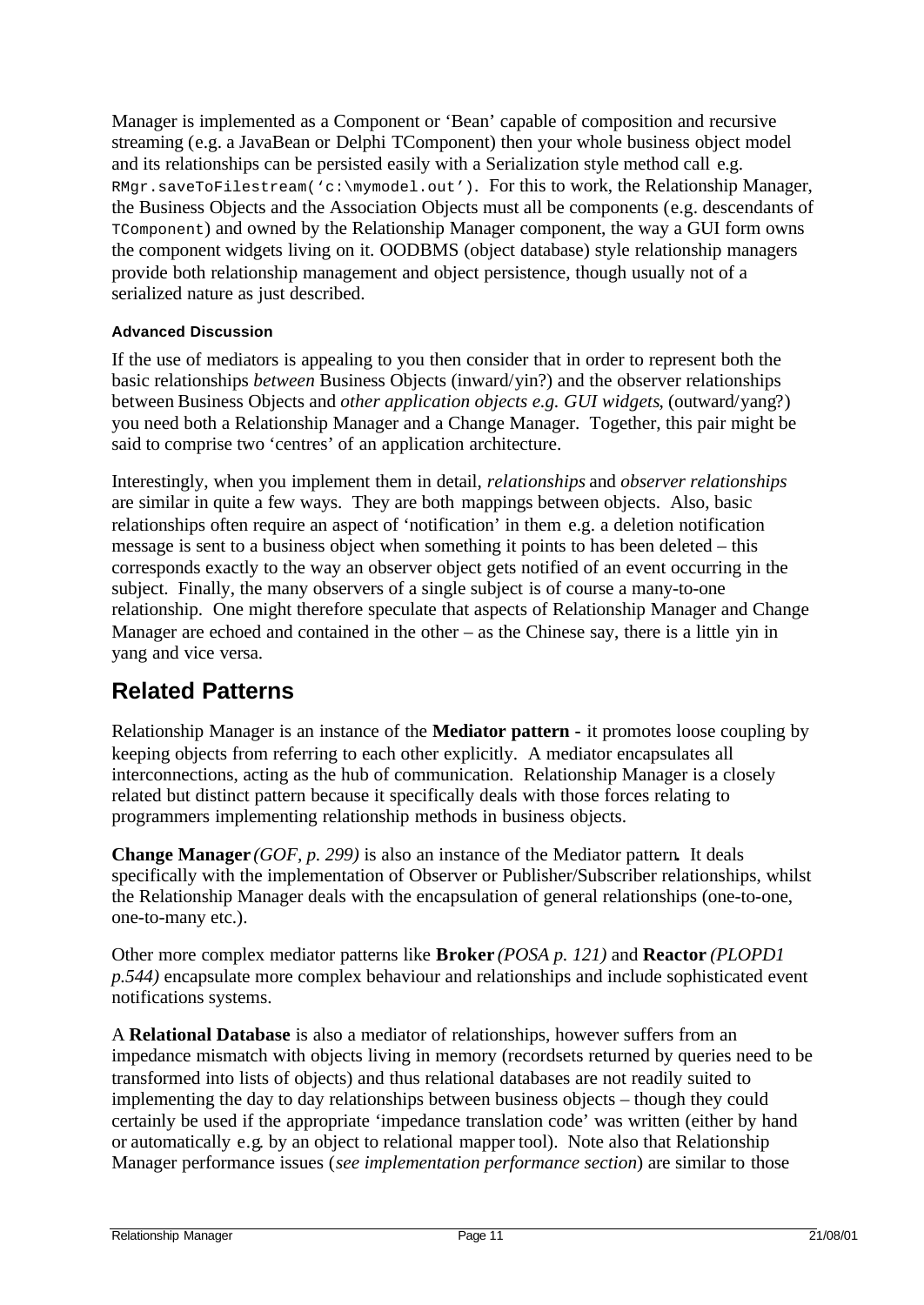relational database designers face when optimising their query engines.

An **Object-oriented database management system** (ODBMS) treats objects as first class citizens, storing objects not tables. ODBMS queries return lists of objects - not table recordsets. Relationship Manager is like an ODBMS, in that they both store relationships between objects. However Relationship Manager doesn't require that you store the objects themselves, like an ODBMS does. ODBMS systems also offer a range of transaction control and robustness functionality that pure Relationship Manager does not. You could certainly implement Relationship Manager using an OODBMS, and Relationship Manager could certainly benefit from the speed and robustness features of an OODBMS.

The **Relationship Object** and the **Collection Object** *(Noble PLOPD4, "Basic Relationship Patterns", p 80)* use an instance of each type for *each* relationship or for each one-to-many relationship respectively. The solution of Relationship Manager goes further and models *all* (or many) relationships in one central Relationship Manager. Whilst both patterns intend to help ease implementation of relationships between classes there are several differences in intent, forces and implementation:

| <b>Relationship Manager</b>                                                                                                                                                                                                                                                           | <b>Relationship Object</b>                                                                                                                                                                                                                                                                                                                                     |
|---------------------------------------------------------------------------------------------------------------------------------------------------------------------------------------------------------------------------------------------------------------------------------------|----------------------------------------------------------------------------------------------------------------------------------------------------------------------------------------------------------------------------------------------------------------------------------------------------------------------------------------------------------------|
| <b>Intent:</b> Intent is to provide a global dictionary<br>of relationship mappings between all or many<br>classes                                                                                                                                                                    | Intent is to represent a single, possibly<br>complex and constrained relationship<br>involving two or more classes                                                                                                                                                                                                                                             |
| <b>Interface:</b> Interface to a Relationship Manager<br>is generic $-$ simply a pair of add/remove<br>relationship methods and a single query method<br>which returns a list of objects e.g.                                                                                         | Interface for a Relationship Object is<br>flexible, and depends on the situation and<br>the classes involved. Method names might<br>be customised to suit the context.                                                                                                                                                                                         |
| FindObjects(from, to, relId) : TList                                                                                                                                                                                                                                                  | Note that Collection Objects (which are<br>Relationship Objects) typically will have<br>similar interfaces e.g. Java vector, Delphi<br>TList all have similar methods relating to<br>add/remove/find/indexing/pack/sort etc.                                                                                                                                   |
| Scope of implementation: No complexity<br>encapsulated by a Relationship Manager. No<br>'relationship constraints' are maintained or<br>enforced. It just stores mapping pairs and<br>responds to generic queries                                                                     | Encapsulates complexity – one of the intents<br>of Relationship Object is to encapsulate the<br>rules and constraints of a possibly complex<br>relationship amongst two or more classes                                                                                                                                                                        |
| <b>Cardinality:</b> One Relationship Manager for all<br>relationships. Usually a global singleton offering<br>generic mapping services.<br>Note: Multiple RMs can be used to service<br>different varieties of classes, if there are<br>efficiency or conceptual separation concerns. | One Relationship Object per relationship: A<br>Relationship Object needs to be created for<br>each relationship (that you want to represent<br>in this way). Each Relationship Object is<br>usually owned by the class it is serving.<br>Alternatively the interface of the<br>Relationship Object may be merged with an<br>existing business class interface. |

Note: Relationship Object and Relationship Manager can complement each other, working together when complex relationship constraints need to be implemented. The Relationship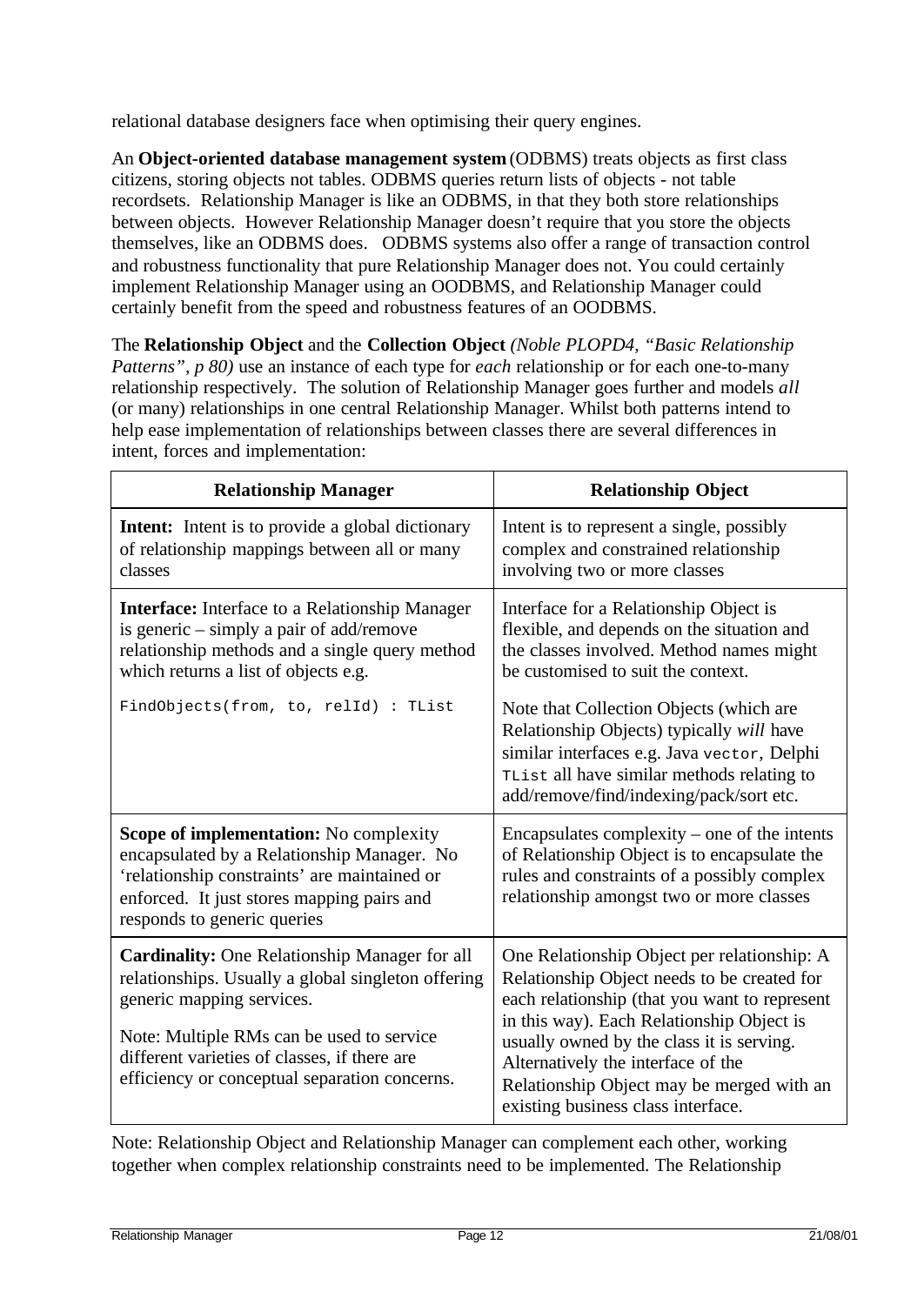Manager can be used for storing all the relationships, and the Relationship Object used to encapsulate any particularly complex and constrained relationships. The Relationship Object would use the 'low level' services of the Relationship Manager, typically calling Relationship Manager as many times as it needs to in order to work out and manage constraints on the relationship it is managing.

It is also worth noting that the implementation of Relationship Object can often be similar to Relationship Manager, except there is no need for a *relationship id* to distinguish between relationships, since each Relationship Object is dedicated to looking after a just one relationship.

# **Known Uses**

'Web Nuggets' is an application that uses both a Relationship Manager and a Change Manager to model complex web searches and display results in a GUI.

A Relationship Manager is used in the modelling of Australia's national electricity grid. The grid is composed of elements like regions, stations, generators, transformers and lines which are all related in various ways to each other.

Global dictionaries are often used to store relationships between objects.

Any Relational Database is a kind of Relationship Manager – it is a central mediator / API for storing and retreiving information about relationships. An OODBMS (object oriented databases) is both a relationship manager and an object manager, with persistence and transactional safety features (rollback/commit etc).

# **Bibliography**

Gamma, Helm, Johnson, Vlissides (GOF), Design Patterns – "Singleton", p. 127

Gamma, Helm, Johnson, Vlissides (GOF), Design Patterns – "Change Manager", p. 299

James Noble, "Basic Relationship Patterns", Pattern Languages of Program Design #4 (PLOPD4), p 73.

Buschmann et. al. "Broker" Pattern Oriented Software Architecture (POSA) p. 121

Schmidt 1995, "Reactor", Pattern Languages of Program Design (PLOPD1) p.544

Fowler "Change Unidirectional Association to Bidirectional" Refactoring p.197

# **APPENDIX**

#### **Easy Tips on Reading Python Code**

Python is a simple, straightforward and elegant language. It uses standard conventions of accessing methods and properties and is fully OO. Types are associated with objects not variables, so you don't need to declare variables. Functions are called like afunction(param1, param2) and objects are created from classes the same way e.g.  $\circ$  = MyClass(). Python is case sensitive.

There are no begin end reserved words or  $\{\}$  symbols in Python to indicate code blocks – this is done through indentation. The colon in  $if$   $1zt:$  simply means 'then'. The idiom of